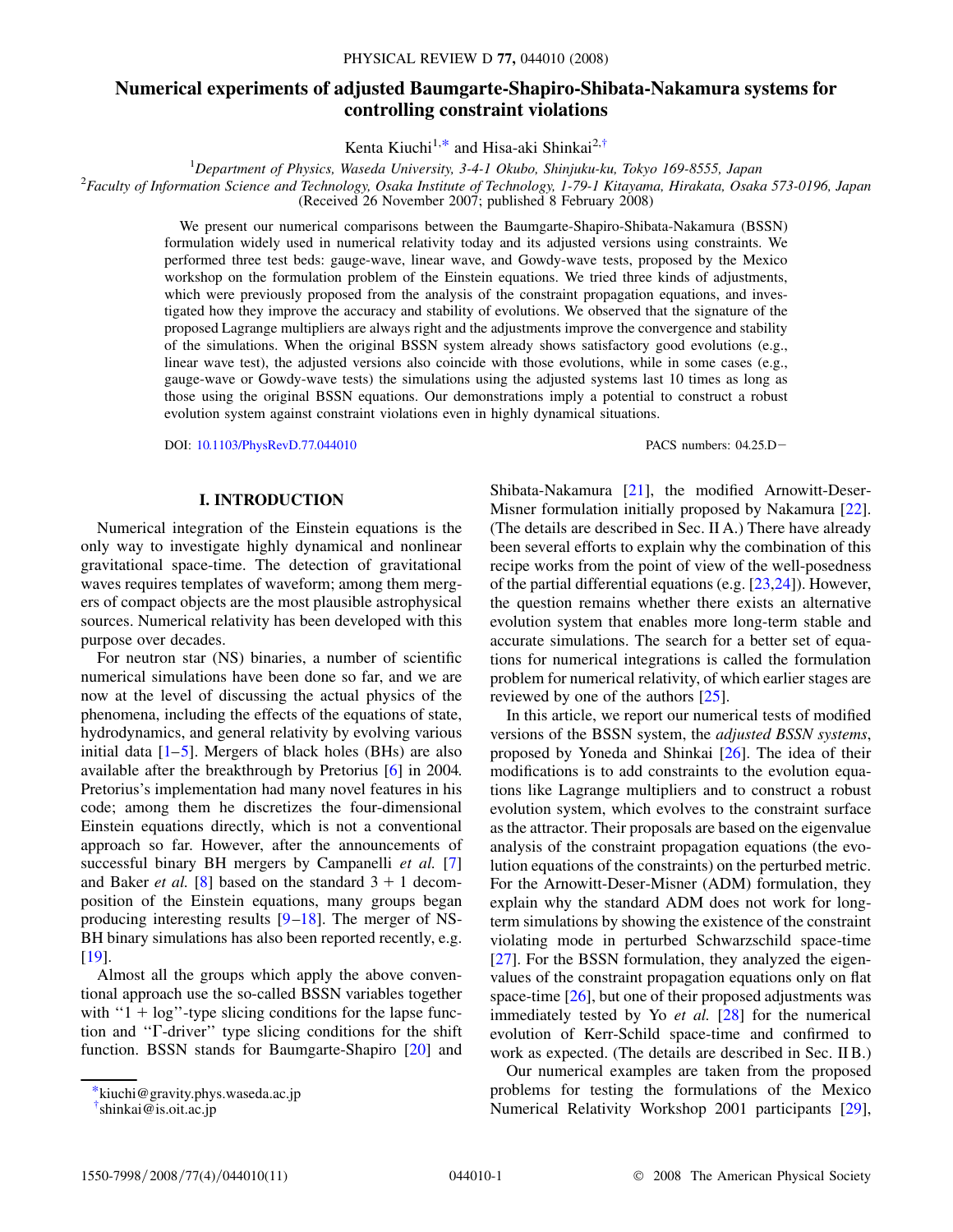which are sometimes called the Apples-with-Apples test. To concentrate the comparisons on the formulation problem, the templated problems are settled so as not to require technical complications; e.g., periodic boundary conditions are used and the slicing conditions do not require solving elliptical equations. Several groups already reported their code tests using these Apples tests (e.g. [\[30](#page-10-18)– [32](#page-10-19)]), and we are also able to compare our results with theirs.

This article is organized as follows. We describe the BSSN equations and the *adjusted* BSSN equations in Secs. II A and II B. We give our three numerical test problems in Sec. III. Comments on our coding stuff are in Sec. IV. Section V is devoted to showing numerical results for each test bed, and we summarize the results in Sec. VI.

## **II. BASIC EQUATIONS**

#### **A. BSSN equations**

We start by presenting the standard BSSN formulation, where we follow the notations of  $[20]$  $[20]$ , which are widely used among numerical relativists.

The idea of the BSSN formulation is to introduce auxiliary variables to those of the ADM formulation for obtaining longer stable numerical simulations. The basic variables of the BSSN formulation are  $(\phi, \tilde{\gamma}_{ij}, K, \tilde{A}_{ij}, \tilde{\Gamma}^i)$ , which are defined by

$$
\phi = \frac{1}{12} \log(\det \gamma_{ij}), \tag{2.1}
$$

$$
\tilde{\gamma}_{ij} = e^{-4\phi} \gamma_{ij}, \qquad (2.2)
$$

$$
K = \gamma^{ij} K_{ij}, \tag{2.3}
$$

<span id="page-1-4"></span><span id="page-1-3"></span>
$$
\tilde{A}_{ij} = e^{-4\phi} \left[ K_{ij} - \frac{1}{3} \gamma_{ij} K \right], \tag{2.4}
$$

$$
\tilde{\Gamma}^i = \tilde{\gamma}^{jk} \tilde{\Gamma}^i_{jk}, \tag{2.5}
$$

where  $(\gamma_{ij}, K_{ij})$  are the intrinsic and extrinsic ADM 3metric. The conformal factor  $\phi$  is introduced so as to set  $\tilde{\gamma} \equiv \det[\tilde{\gamma}_{ij}]$  as unity,  $\tilde{A}_{ij}$  is supposed to be traceless, and  $\tilde{\Gamma}^i$  is treated independently in evolution equations. Therefore these three requirements turn into the new constraints [below  $(2.16)$  $(2.16)$  $(2.16)$ ,  $(2.17)$  $(2.17)$ , and  $(2.18)$  $(2.18)$  $(2.18)$ ].

<span id="page-1-7"></span>The set of the BSSN evolution equations are

$$
\partial_t \phi = -\frac{1}{6} \alpha K + \beta^i \partial_i \phi + \frac{1}{6} \partial_i \beta^i, \tag{2.6}
$$

<span id="page-1-9"></span><span id="page-1-8"></span>
$$
\partial_t \tilde{\gamma}_{ij} = -2\alpha \tilde{A}_{ij} + \tilde{\gamma}_{ik} \partial_j \beta^k + \tilde{\gamma}_{jk} \partial_i \beta^k - \frac{2}{3} \tilde{\gamma}_{ij} \partial_k \beta^k + \beta^k \partial_k \tilde{\gamma}_{ij},
$$
\n(2.7)

$$
\partial_t K = -D^i D_i \alpha + \alpha \tilde{A}_{ij} \tilde{A}^{ij} + \frac{1}{3} \alpha K^2 + \beta^i \partial_i K, \quad (2.8)
$$

<span id="page-1-5"></span>
$$
\partial_t \tilde{A}_{ij} = -e^{-4\phi} [D_i D_j \alpha + \alpha R_{ij}]^{\text{TF}} + \alpha K \tilde{A}_{ij} - 2\alpha \tilde{A}_{ik} \tilde{A}_j^k + \partial_i \beta^k \tilde{A}_{kj} + \partial_j \beta^k \tilde{A}_{ki} - \frac{2}{3} \partial_k \beta^k \tilde{A}_{ij} + \beta^k \partial_k \tilde{A}_{ij},
$$
\n(2.9)

$$
\partial_t \tilde{\Gamma}^i = -2 \partial_j \alpha \tilde{A}^{ij} + 2 \alpha \bigg[ \tilde{\Gamma}^i_{jk} \tilde{A}^{jk} - \frac{2}{3} \tilde{\gamma}^{ij} \partial_j K + 6 \tilde{A}^{ij} \partial_j \phi \bigg] + \tilde{\gamma}^{jk} \partial_j \partial_k \beta^i + \frac{1}{3} \tilde{\gamma}^{ij} \partial_j \partial_k \beta^k + \beta^j \partial_j \tilde{\Gamma}^i - \tilde{\Gamma}^j \partial_j \beta^i + \frac{2}{3} \tilde{\Gamma}^i \partial_j \beta^j,
$$
 (2.10)

<span id="page-1-6"></span>where  $D_i$  is the covariant derivative with respect to the 3metric  $\gamma_{ij}$  and TF means trace-free operation, i.e.,  $H_{ij}^{\text{TF}} =$  $H_{ij} = \frac{1}{3} \gamma_{ij} H_k^k$ . The Ricci tensor is computed with the conformal connection  $\tilde{\Gamma}^i$  as

$$
R_{ij} = R_{ij}^{\phi} + \tilde{R}_{ij}, \qquad (2.11)
$$

<span id="page-1-12"></span>
$$
R_{ij}^{\phi} = -2\tilde{D}_i\tilde{D}_j\phi - 2\tilde{\gamma}_{ij}\tilde{D}^k\tilde{D}_k\phi + 4\tilde{D}_i\phi\tilde{D}_j\phi
$$

$$
-4\tilde{\gamma}_{ij}\tilde{D}^k\phi\tilde{D}_k\phi, \qquad (2.12)
$$

$$
\tilde{R}_{ij} = -\frac{1}{2}\tilde{\gamma}^{lk}\partial_k\partial_l\tilde{\gamma}_{ij} + \tilde{\gamma}_{k(i}\partial_j)\tilde{\Gamma}^k + \tilde{\gamma}^{lm}\tilde{\Gamma}^k_{lm}\tilde{\Gamma}_{(ij)k} \n+ 2\tilde{\gamma}^{lm}\tilde{\Gamma}^k_{l(i}\tilde{\Gamma}_{j)km} + \tilde{\gamma}^{lm}\tilde{\Gamma}^k_{lm}\tilde{\Gamma}_{klj},
$$
\n(2.13)

where  $\tilde{D}_i$  is a covariant derivative associated with  $\tilde{\gamma}_{ij}$ .

Similar to the ADM formulation, this system has constraint equations. The two ''kinematic'' constraints, the Hamiltonian and momentum constraint equations, are expressed in terms of the BSSN basic variables and are written as

<span id="page-1-11"></span>
$$
\mathcal{H} = e^{-4\phi} \tilde{R} - 8e^{-4\phi} (\tilde{D}^i \tilde{D}_i \phi + \tilde{D}^i \phi \tilde{D}_i \phi) \n+ \frac{2}{3} K^2 - \tilde{A}_{ij} \tilde{A}^{ij} - \frac{2}{3} \mathcal{A} K \approx 0,
$$
\n(2.14)

$$
\mathcal{M}_{i} = 6\tilde{A}^{j}{}_{i}\tilde{D}_{j}\phi - 2\mathcal{A}\tilde{D}_{i}\phi - \frac{2}{3}\tilde{D}_{i}K + \tilde{D}_{j}\tilde{A}^{j}{}_{i} \approx 0.
$$
\n(2.15)

<span id="page-1-10"></span><span id="page-1-2"></span><span id="page-1-1"></span>Additionally, the BSSN formulation requires three ''algebraic'' constraint relations;

$$
\mathcal{G}^i = \tilde{\Gamma}^i - \tilde{\gamma}^{jk} \tilde{\Gamma}^i_{jk} \approx 0, \tag{2.16}
$$

$$
\mathcal{A} = \tilde{A}_{ij}\tilde{\gamma}^{ij} \approx 0, \qquad (2.17)
$$

$$
S = \tilde{\gamma} - 1 \approx 0, \tag{2.18}
$$

<span id="page-1-0"></span>where  $(2.16)$  and  $(2.17)$  $(2.17)$  are from the definitions of  $(2.4)$  $(2.4)$  $(2.4)$  and  $(2.5)$ , respectively. Equation  $(2.18)$  is from the requirement on  $\tilde{\gamma}$ .

These five constraints are, theoretically, supposed to be zero at all times; therefore they can be used to modify the dynamical equations. For example, Alcubierre *et al.* [\[33\]](#page-10-20) announced that the replacement of the terms in  $(2.10)$  using the momentum constraint drastically changes the stability feature. Actually, such replacements of terms using constraints are applied (with/without intentions) in many terms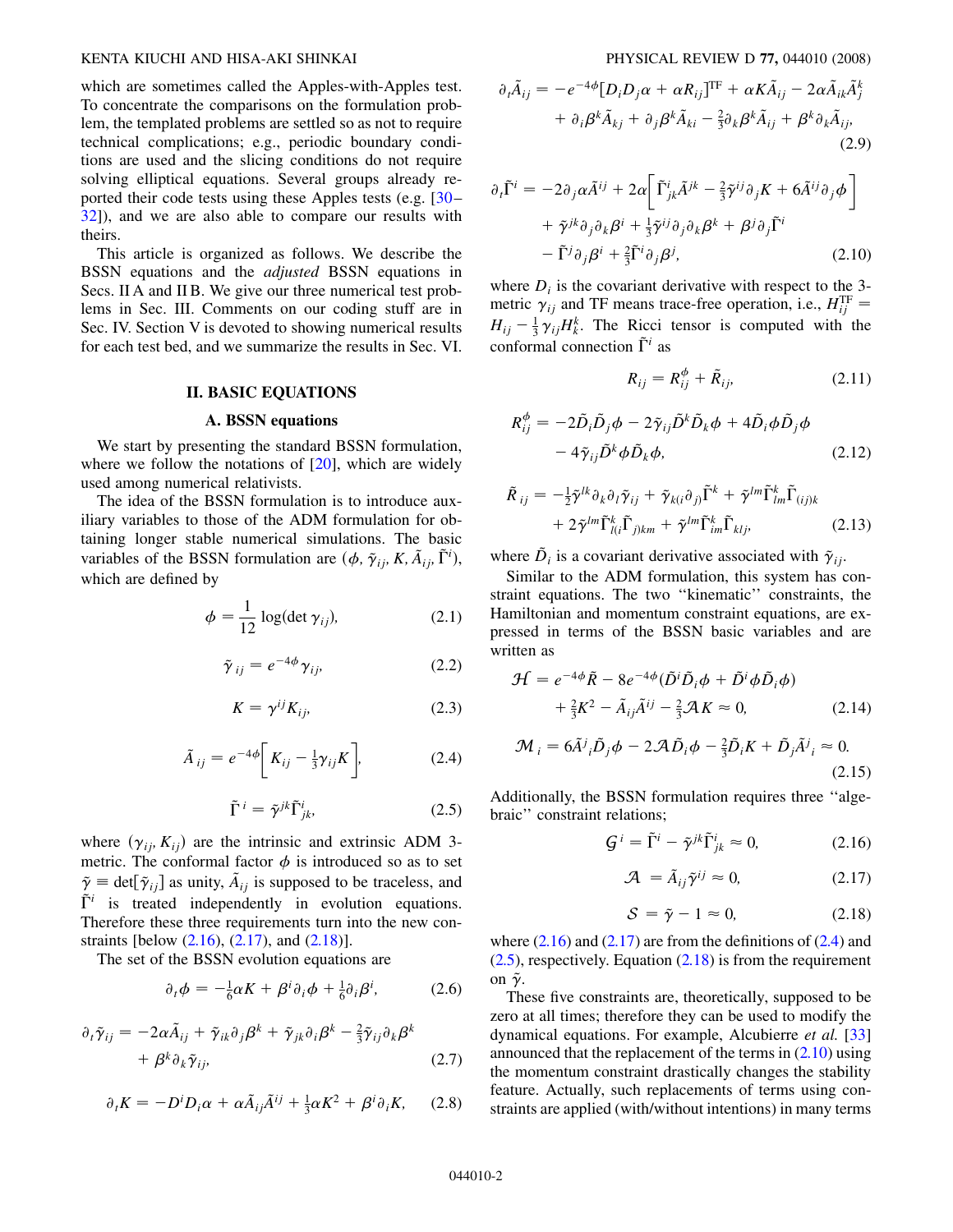in  $(2.6)$  $(2.6)$  $(2.6)$ ,  $(2.7)$  $(2.7)$  $(2.7)$ ,  $(2.8)$  $(2.8)$  $(2.8)$ ,  $(2.9)$  $(2.9)$  $(2.9)$ , and  $(2.10)$  $(2.10)$ , which are expressed as Eqs. (2.27)–(2.31) in [\[26\]](#page-10-14).

<span id="page-2-4"></span>Alcubierre *et al.* [[34\]](#page-10-21) also pointed out that the redefinition of  $\tilde{A}_{ij}$  by

$$
\tilde{A}_{ij} \rightarrow \tilde{A}_{ij} - \frac{1}{3} \tilde{\gamma}_{ij} \text{tr} \tilde{A}
$$
 (2.19)

during the time evolution improves the numerical stability. This technique again can be understood as the trace out of the  $A$ -constraint  $(2.17)$  $(2.17)$  from the evolution equations. In our numerical code, we do not apply this technique because we recognize the trace-free property as the new constraint  $A$  in the BSSN system, and our purpose is to construct a system preventing the violation of constraints.

Recently, several groups applied artificial dissipation (e.g. [[35](#page-10-22)]) to obtain stable evolutions (see, e.g. [\[32](#page-10-19)[,36,](#page-10-23)[37](#page-10-24)]). We, however, do not introduce such dissipations in our code, since we try to clarify the difference of stability from the viewpoint of *formulations* of the Einstein equations.

#### **B. Adjusted BSSN systems**

To understand the stability property of the BSSN system, Yoneda and Shinkai [[26](#page-10-14)] studied the structure of the evolution equations  $(2.6)$  $(2.6)$  $(2.6)$ ,  $(2.7)$ ,  $(2.8)$  $(2.8)$  $(2.8)$ ,  $(2.9)$ , and  $(2.10)$  $(2.10)$  in detail, especially how the modifications using the constraints  $(2.14)$  $(2.14)$ ,  $(2.15)$  $(2.15)$  $(2.15)$ ,  $(2.16)$  $(2.16)$  $(2.16)$ ,  $(2.17)$  $(2.17)$  $(2.17)$ , and  $(2.18)$  $(2.18)$  $(2.18)$  affect to the stability. They investigated the signature of the eigenvalues of the constraint propagation equations (dynamical equations of constraints), and explained that the standard BSSN dynamical equations are balanced from the viewpoints of constrained propagations, including a clarification of the effect of the replacement using the momentum constraint equation.

Moreover, they predicted that several combinations of modifications have a constraint-damping nature, and named them *adjusted* BSSN systems. (Their predictions are based on the signature of eigenvalues of the constraint propagations, and the negative signature implies a dynamical system, which evolves toward the constraint surface as the attractor.)

Among them, in this work, we test the following three adjustments:

<span id="page-2-0"></span>(1) An adjustment of the  $\tilde{A}$ -equation with the momentum constraint:

$$
\partial_t \tilde{A}_{ij} = \partial_t^B \tilde{A}_{ij} + \kappa_A \alpha \tilde{D}_{(i} \mathcal{M}_{j)}, \qquad (2.20)
$$

where  $\kappa_A$  is predicted (from the eigenvalue analysis) to be positive in order to damp the constraint violations.

<span id="page-2-1"></span>(2) An adjustment of the  $\tilde{\gamma}$ -equation with  $\tilde{G}$  constraint:

$$
\partial_t \tilde{\gamma}_{ij} = \partial_t^B \tilde{\gamma}_{ij} + \kappa_{\tilde{\gamma}} \alpha \tilde{\gamma}_{k(i} \tilde{D}_{j)} \mathcal{G}^k, \qquad (2.21)
$$

with  $\kappa_{\tilde{\gamma}} < 0$ .

(3) An adjustment of the  $\tilde{\Gamma}$ -equation with G constraint:

$$
\partial_t \tilde{\Gamma}^i = \partial_t^B \tilde{\Gamma}^i + \kappa_{\tilde{\Gamma}} \alpha \mathcal{G}^i, \tag{2.22}
$$

<span id="page-2-2"></span>with  $\kappa_{\tilde{\Gamma}}$  < 0.

These three adjustments are chosen as samples of ''best candidates," Eq.  $(4.9)$ - $(4.11)$  in  $[26]$  $[26]$  $[26]$ . The term "best" comes from their conjecture on the eigenvalue analysis of the constraint propagation matrix; that is, (a) all the resultant eigenvalues from the above adjustments can be less than or at most equal to zero, which indicates the decay of constraint errors, and (b) the resultant constraint propagation matrix is diagonalizable, which guarantees the predictions of the above eigenvalue analysis (see Table II in [\[26\]](#page-10-14)). However, since the above eigenvalues include zero elements and also the above analysis assumes a linearly perturbed metric about the flat space-time, the effects of the adjustments  $(2.20)$  $(2.20)$  $(2.20)$ ,  $(2.21)$ , and  $(2.22)$  $(2.22)$  need to be demonstrated via numerical experiments.

## **III. NUMERICAL TEST BED MODELS**

Following the proposals of the Mexico Numerical Relativity Workshop [[29](#page-10-17)], we perform three kinds of tests. In this section, we explicitly give some details of the models.

#### **A. Gauge-wave test bed**

The first test is the trivial Minkowski space-time, but sliced with the time-dependent 3-metric, which is called the gauge-wave test. The 4-metric is obtained by coordinate transformation from the Minkowski metric as

$$
ds^2 = -Hdt^2 + Hdx^2 + dy^2 + dz^2, \qquad (3.1)
$$

<span id="page-2-5"></span>where

$$
H = H(x - t) = 1 - A \sin\left(\frac{2\pi(x - t)}{d}\right),
$$
 (3.2)

which describes a sinusoidal gauge wave of amplitude *A* propagating along the *x*-axis. The nontrivial extrinsic curvature is

$$
K_{xx} = -\frac{\pi A}{d} \frac{\cos(\frac{2\pi(x-t)}{d})}{\sqrt{1 + A \sin(\frac{2\pi(x-t)}{d})}}.
$$
(3.3)

Following [\[29\]](#page-10-17), we chose numerical domain and parameters as follows:

- (i) Gauge-wave parameters:  $d = 1$  and  $A = 10^{-2}$ ;
- (ii) Simulation domain:  $x \in [-0.5, 0.5]$ ,  $y = z = 0$ ;
- (iii) Grid:  $x^i = -0.5 + (n \frac{1}{2})dx$  with  $n = 1, \dots 50\rho$ , where  $dx = 1/(50\rho)$  with  $\rho = 2, 4, 8;$
- (iv) Time step:  $dt = 0.25 dx$ ;
- (v) Boundary conditions: Periodic boundary condition in *x* direction and planar symmetry in *y* and *z* directions;
- <span id="page-2-3"></span>(vi) Gauge conditions:

$$
\partial_t \alpha = -\alpha^2 K, \qquad \beta^i = 0. \tag{3.4}
$$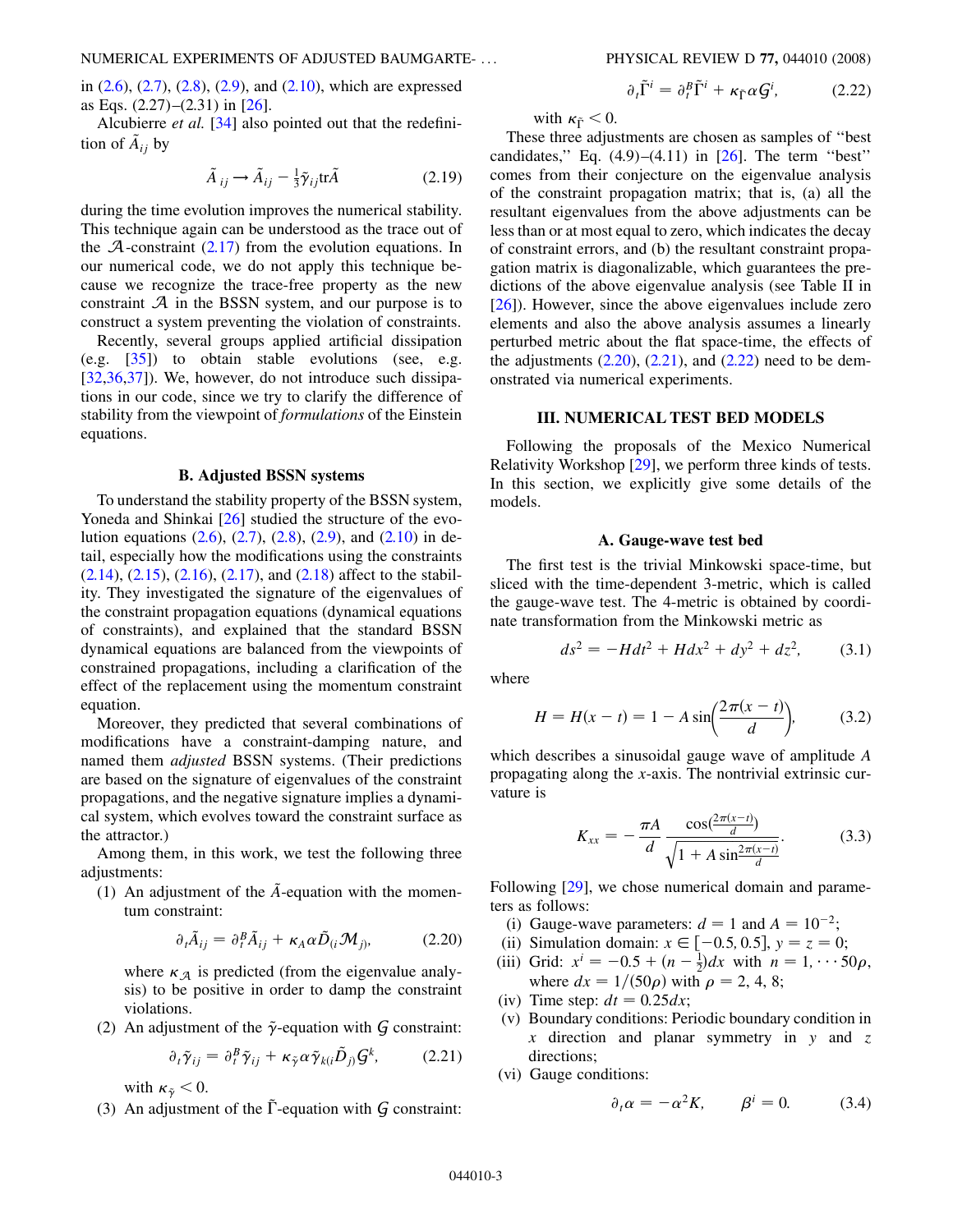The 1D simulation is carried out for a  $T = 1000$  crossing time or until the code crashes, where one crossing time is defined by the length of the simulation domain.

## **B. Linear wave test bed**

The second test is to check the ability of handling a travelling gravitational wave. The initial 3-metric and extrinsic curvatures  $K_{ij}$  are given by a diagonal perturbation with component

$$
ds^{2} = -dt^{2} + dx^{2} + (1+b)dy^{2} + (1-b)dz^{2}, \quad (3.5)
$$

where

$$
b = A \sin\left(\frac{2\pi(x - t)}{d}\right),\tag{3.6}
$$

for a linearized plane wave traveling in the *x*-direction. Here *d* is the linear size of the propagation domain and *A* is the amplitude of the wave. The nontrivial components of extrinsic curvature are then

$$
K_{yy} = -\frac{1}{2}\partial_t b, \qquad K_{zz} = \frac{1}{2}\partial_t b. \tag{3.7}
$$

Following  $[29]$ , we chose the following parameters:

- (i) Linear wave parameters:  $d = 1$  and  $A = 10^{-8}$ ;
- (ii) Simulation domain:  $x \in [-0.5, 0.5]$ ,  $y = 0$ ,  $z = 0$ ;
- (iii) Grid:  $x^i = -0.5 + (n \frac{1}{2})dx$  with  $n = 1, \dots 50\rho$ , where  $dx = 1/(50\rho)$  with  $\rho = 2, 4, 8;$
- (iv) Time step:  $dt = 0.25 dx$ ;
- (v) Boundary conditions: Periodic boundary condition in *x* direction and planar symmetry in *y* and *z* directions;

(vi) Gauge conditions:  $\alpha = 1$  and  $\beta^{i} = 0$ .

The 1D simulation is carried out for a  $T = 1000$  crossing time or until the code crashes.

#### **C. Collapsing polarized Gowdy-wave test bed**

The third test is to check the formulation in a strong-field context using the polarized Gowdy metric, which is written as

$$
ds^{2} = t^{-1/2}e^{\lambda/2}(-dt^{2} + dz^{2}) + t(e^{P}dx^{2} + e^{-P}dy^{2}).
$$
\n(3.8)

Here time coordinate *t* is chosen such that time increases as the Universe expands. Simple forms of the solutions, *P* and  $\lambda$ , are given by

$$
P = J_0(2\pi t)\cos(2\pi z),\tag{3.9}
$$

$$
\lambda = -2\pi t J_0(2\pi t)J_1(2\pi t)\cos^2(2\pi z) + 2\pi^2 t^2 [J_0^2(2\pi t) + J_1^2(2\pi t)] - \frac{1}{2}[(2\pi)^2 [J_0^2(2\pi) + J_1^2(2\pi)] - 2\pi J_0(2\pi)J_1(2\pi)],
$$
\n(3.10)

where  $J_n$  is the Bessel function. The nontrivial extrinsic curvatures are then

$$
K_{xx} = -\frac{1}{2}t^{1/4}e^{-\lambda/4}e^{P}(1 + tP_{,t}), \qquad (3.11)
$$

$$
K_{yy} = -\frac{1}{2}t^{1/4}e^{-\lambda/4}e^{-P}(1 - tP_{,t}), \qquad (3.12)
$$

$$
K_{zz} = \frac{1}{4}t^{-1/4}e^{\lambda/4}(t^{-1} - \lambda_{,t}).
$$
 (3.13)

According to  $[29]$ , the new time coordinate  $\tau$ , which satisfies harmonic condition, is obtained by coordinate transformation as

$$
t(\tau) = ke^{c\tau},\tag{3.14}
$$

where *c* and *k* are arbitrary constants. Using this freedom, we can set the lapse function in the new time coordinate to be unity at the initial time. Concretely, we set

$$
t_0 = \tau_0 \sim 9.8753205829098,
$$
  

$$
c \sim 0.0021195119214617, \qquad k \sim 9.6707698127638,
$$
  
(3.15)

where  $t_0$  is the initial time. Following  $[29]$  $[29]$ , we perform our evolution in the collapsing (i.e. backward in time) direction. Parameters are chosen as follows:

- (i) Simulation domain:  $z \in [-0.5, 0.5]$ ,  $x = y = 0$ ;
- (ii) Grid:  $z = -0.5 + (n \frac{1}{2})dz$  with  $n = 1, \dots 50\rho$ , where  $dz = 1/(50\rho)$  with  $\rho = 2, 4, 8;$
- (iii) Time step:  $dt = 0.25 dz$ ;
- (iv) Boundary conditions: Periodic boundary condition in *z*-direction and plane symmetry in *x*- and *y*-directions;
- (v) Gauge conditions: the harmonic slicing ([3.4](#page-2-3)) and  $\beta^i = 0$ .

The 1D simulation is carried out for a  $T = 1000$  crossing time or until the code crashes.

### **IV. THE CODE**

#### **A. Code description**

We have developed a new numerical code based on the adjusted BSSN systems. The variables are  $(\phi, \tilde{\gamma}_{ij}, K, \tilde{A}_{ij}, \tilde{\Gamma}^i)$ , and the evolution equations are [\(2.6\)](#page-1-6),  $(2.7), (2.8), (2.9),$  $(2.7), (2.8), (2.9),$  $(2.7), (2.8), (2.9),$  $(2.7), (2.8), (2.9),$  $(2.7), (2.8), (2.9),$  $(2.7), (2.8), (2.9),$  and  $(2.10)$  with/without adjustment  $(2.20)$  $(2.20)$ and  $(2.21)$ , and/or  $(2.22)$  $(2.22)$  $(2.22)$ . The time-integration is under the free-evolution scheme, and we monitor five constraints  $(2.14)$  $(2.14)$ ,  $(2.15)$  $(2.15)$ ,  $(2.16)$ ,  $(2.17)$  $(2.17)$  $(2.17)$ , and  $(2.18)$  to check the accuracy and stability of the evolutions.

Our time-integration scheme is the three-step iterative Crank-Nicholson method with centered finite difference in space [\[38\]](#page-10-25). This scheme should have second-order convergence both in space and time, and we checked its convergence in all the test beds.

As we have already mentioned in the end of Sec. II A, we do not apply the trace out technique of  $\tilde{A}_{ij}$  [\(2.19\)](#page-2-4) in our code.

We also remark on our treatment of the conformal connection variable  $\tilde{\Gamma}^i$ . As was pointed out in [[39](#page-10-26)], it is better not to use  $\tilde{\Gamma}^i$  in all the evolution equations. We surmise this is because the amplification of the error due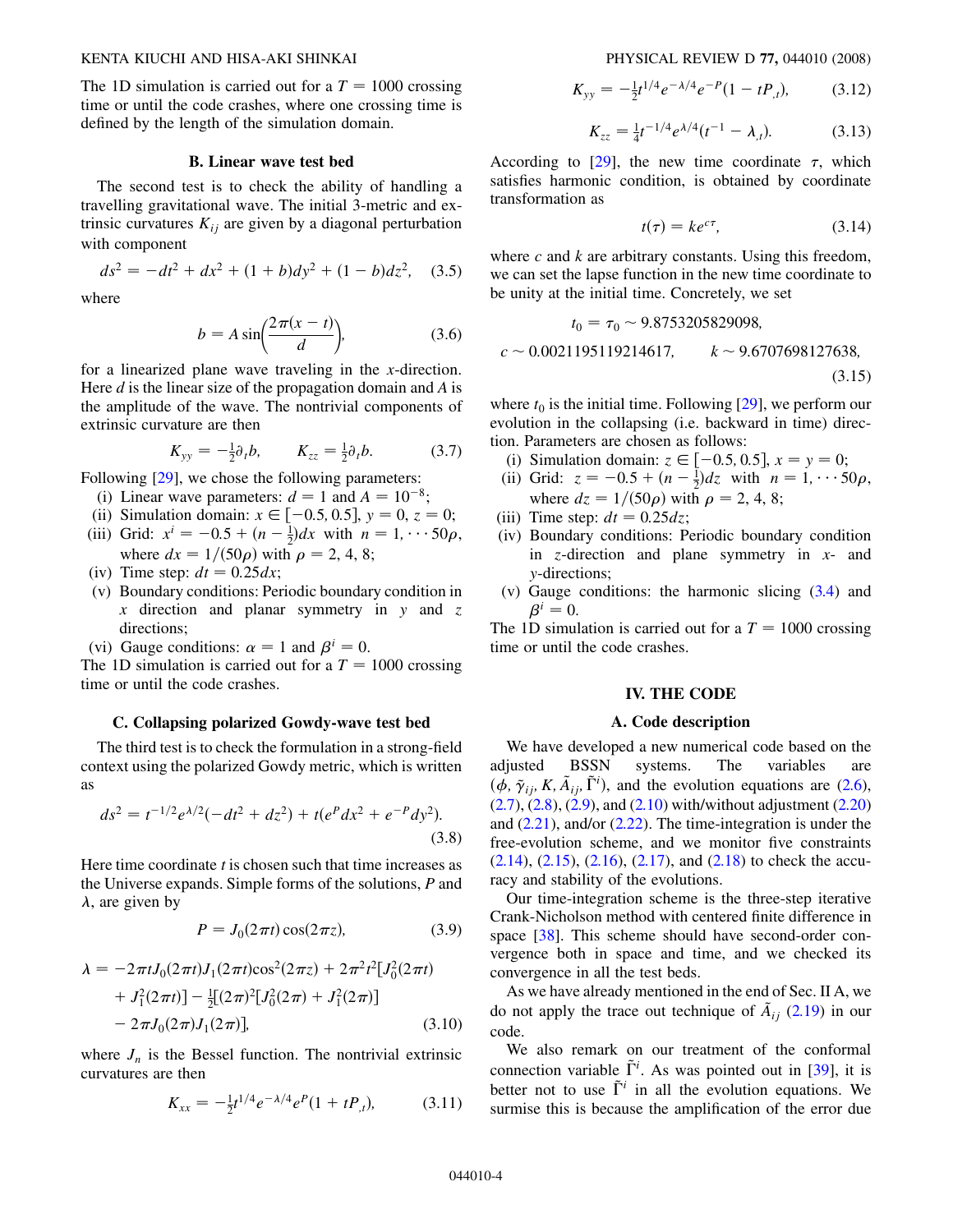to the discrepancy of the definition  $(2.5)$ , i.e., the accumulations of the violations of  $G^i$ -constraint ([2.16](#page-1-0)). Therefore, we used the evolved  $\tilde{\Gamma}^i$  only for the terms in ([2.10](#page-1-5)) and [\(2.13](#page-1-12)), and not for other terms, so as not to implicitly apply the  $G^i$ -constraint in time evolutions.

## **B. Debugging procedures**

It is crucial that our code can produce accurate results, because the adjustment methods are based on the assumption that the code represents the BSSN system  $(2.6)$  $(2.6)$ ,  $(2.7)$ ,  $(2.8)$ ,  $(2.9)$ , and  $(2.10)$  $(2.10)$  accurately. We verified our code by comparing our numerical data with analytic solutions from the gauge-wave and Gowdy-wave test beds in Sec. III. The actual procedures are as follows:

- (1) Evolve only one component, e.g.  $\tilde{A}_{rr}$ , numerically, and express all the other components with those of the analytic solution. In this situation, the origin of the error is from the finite differencing of the analytic solution in the spatial direction and from that of the numerically evolved component  $(\tilde{A}_{rr})$  both in spatial and time directions. We checked the code by monitoring the difference between the numerically evolved component  $(\tilde{A}_{xx})$  and its analytic expression. This procedure was applied to all the components one by one.
- (2) Evolve only several components, e.g.,  $\tilde{A}_{xx}$  and  $\tilde{\Gamma}^x$ , numerically, and express the other components by the analytic solution. The error can be checked by a procedure similar to the one above.
- (3) Evolve all the components numerically, and check the error with the analytic solution.

We repeated these procedures 3 times by switching the propagation directions (*x*, *y*, and *z*-directions) of gaugewave and Gowdy-wave solutions. We also applied these procedures in a 2D test [\[29\]](#page-10-17), and checked the off-diagonal component.

## **C. Error evaluation methods**

<span id="page-4-0"></span>It should be emphasized that the adjustment effect has two meanings, improvement of stability and of accuracy. Even if a simulation is stable, it does not imply that the result is accurate. We judge the stability of the evolution by monitoring the L2 norm of each constraint,

$$
\|\delta \mathcal{C}\|_2(t) \equiv \sqrt{\frac{1}{N} \sum_{x,y,z} (\mathcal{C}(t;x,y,z))^2},\tag{4.1}
$$

<span id="page-4-1"></span>where *N* is the total number of grid points, while we judge the accuracy by the difference of the metric components  $g_{ij}(t; x, y, z)$  from the exact solution  $g_{ij}^{(exact)}(t; x, y, z)$ ,

$$
||\delta g_{ij}||_2(t) = \sqrt{\frac{1}{N} \sum_{x,y,z} (g_{ij} - g_{ij}^{(\text{exact})})^2}.
$$
 (4.2)

#### D. Magnitude of  $\kappa$

Adjusted systems  $(2.20)$  $(2.20)$ ,  $(2.21)$  $(2.21)$  $(2.21)$ , and  $(2.22)$  $(2.22)$  require to specify the parameter  $\kappa$ . From the analytical prediction in [\[26\]](#page-10-14) we know the signature of  $\kappa$ , but not for its magnitude. By definition of the adjustment terms in Eqs.  $(2.20)$  $(2.20)$  $(2.20)$ ,  $(2.21)$ , and ([2.22](#page-2-2)), applying small  $\kappa$  should produce the close results with those of the plain system. On the contrary, the large  $\kappa$  system will violate the Courant-Friedrich-Lewy condition [[40](#page-10-27)]. Hence, there exists a suitable region in the adjustment parameters.

At this moment, we have to chose  $\kappa$  experimentally, by observing the lifetime of simulations. The value of  $\kappa$ , used in our demonstrations, is one of the choices of which the adjustment works effectively in all the resolutions.

## **V. NUMERICAL RESULTS**

#### **A. Gauge-wave test**

### *1. The plain BSSN system*

As the first test, we show the plain BSSN evolution (that is, no adjustments) in Fig. [1](#page-5-0) for the gauge-wave test. In Fig. [1](#page-5-0), the L2 norms of the Hamiltonian and momentum constraints ([4.1](#page-4-0)) are plotted as a function of the crossing time. The second-order convergent nature is lost at an early time, the 20 crossing time, and the simulation crashes at about the 100 crossing time. The poor performance of the plain BSSN system for the gauge-wave test has been reported in [[31](#page-10-28)] (see their Fig. 8). This drawback, on the other hand, can be overcome if one uses the fourth-order finite differencing scheme, an example of which can be seen in [\[32\]](#page-10-19) (see their Fig. 2).

## *2. Adjusted BSSN with A*~*-equation*

We found that the simulation lasts 10 times longer with the adjustment in the  $\tilde{A}$ -equation using the momentum constraint  $(2.20)$  $(2.20)$ . Figure [2](#page-5-1) shows the L2 norms of the Hamiltonian and momentum constraints in the same style as in Fig. [1.](#page-5-0) The adjustment parameter is set at  $\kappa_A = 0.005$ for this plot. We obtain almost prefect overlap of the rescaled Hamiltonian constraint for 200 crossing times and almost perfect overlap in the momentum constraint for 50 crossing times; there apparently improve the results of the plain BSSN system (see Fig. [1\)](#page-5-0). We show the plots until the 1000 crossing time; there we observe the growth of the error both in later time and in higher resolution cases. However, it is also true that all errors are still under the errors of the plain BSSN system. Therefore, we conclude that this adjusted system shows a weaker instability than the plain system.

## *3. Adjusted BSSN with* ~*-equation*

The case of the adjustment of the  $\Gamma$ -equation using the  $G$ constraint  $(2.22)$  $(2.22)$  is shown in Fig. [3.](#page-5-2)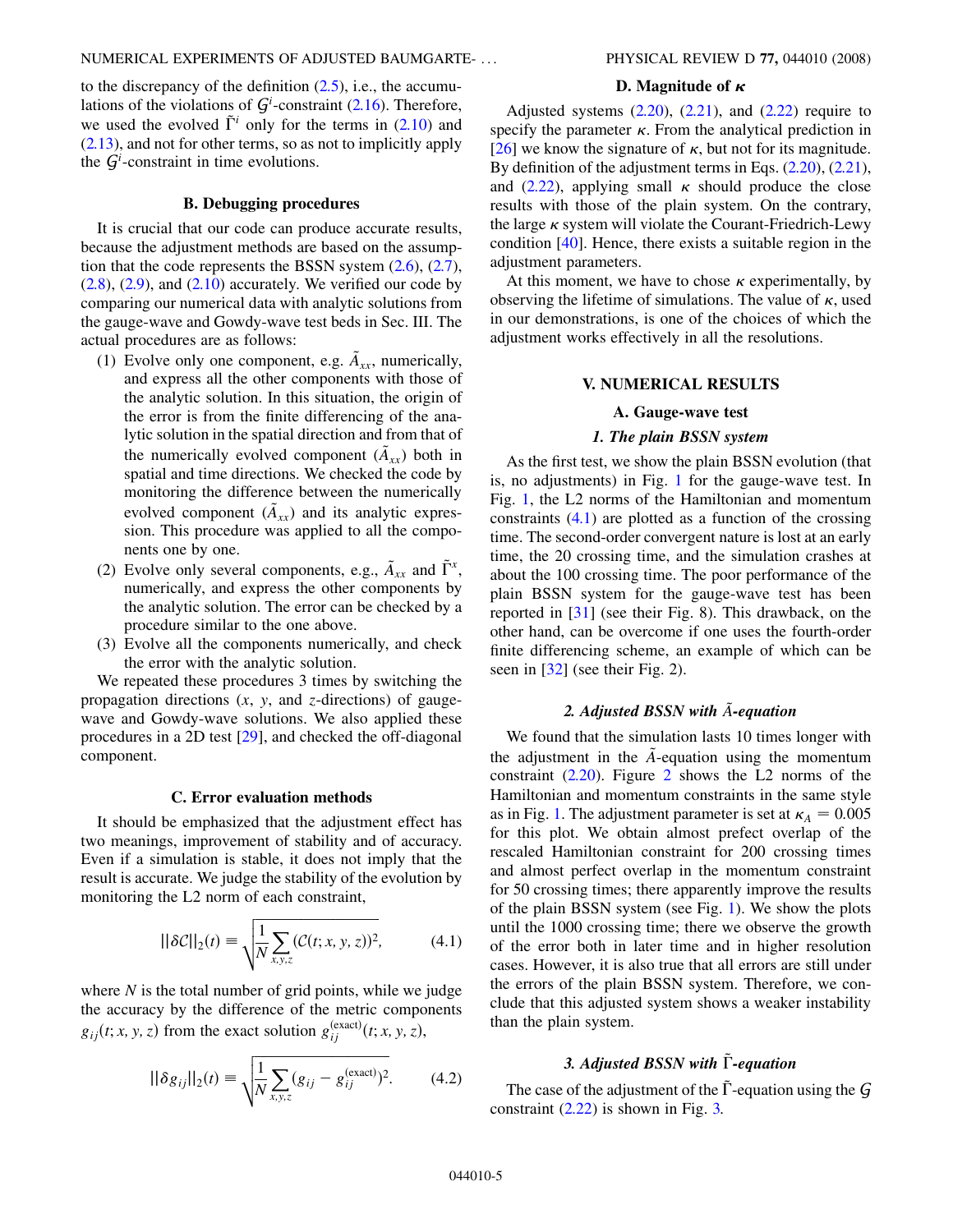<span id="page-5-0"></span>

<span id="page-5-1"></span>FIG. 1 (color online). The one-dimensional gauge-wave test with the plain BSSN system. The L2 norm of  $H$  and  $M<sub>r</sub>$ , rescaled by  $\rho^2/4$ , are plotted with a function of the crossing time. The amplitude of the wave is  $A = 0.01$ . The loss of convergence at the early time, near the 20 crossing time, can be seen, and it will produce the blowups of the calculation in the end.



FIG. 2 (color online). The one-dimensional gauge-wave test with the adjusted BSSN system in the  $\tilde{A}$ -equation [\(2.20\)](#page-2-0). The L2 norm of  $\mathcal{H}$  and  $\mathcal{M}_x$ , rescaled by  $\rho^2/4$ , are plotted with a function of the crossing time. The wave parameter is the same as with Fig. [1,](#page-5-0) and the adjustment parameter  $\kappa_A$  is set to  $\kappa_A = 0.005$ . We see the higher resolution runs show convergence longer, i.e., the 300 crossing time in  $H$  and the 200 crossing time in  $\mathcal{M}_x$  with  $\rho = 4$  and 8 runs. All runs can stably evolve up to the 1000 crossing time.

The adjustment parameter is set at  $\kappa_{\tilde{\Gamma}} = -0.1$ . We find that the second-order convergence breaks down near the 40 crossing time under the momentum constraint, which is almost the same as with the plain BSSN system. However, the convergence of the Hamiltonian constraint is improved, i.e., it continues to the near 55 crossing time. The lifetime of the simulation is almost the same as that of the plain BSSN system.

## **4. Adjusted BSSN with**  $\tilde{\gamma}$ **-equation**

We also tested the cases of the adjustment of the  $\tilde{\gamma}$ -equation using the G constraint [\(2.21\)](#page-2-1). We again observed the effects of the adjustment on its stability and accuracy but found a rather small effect compared to the cases of the adjustments of  $(2.20)$  $(2.20)$  or  $(2.22)$  $(2.22)$ , up to our trials of the parameter range of  $\kappa_{\gamma}$ . Therefore we omit showing the results.

<span id="page-5-2"></span>

FIG. 3 (color online). The one-dimensional gauge-wave test with the adjusted BSSN system in the  $\Gamma$ -equation [\(2.22\)](#page-2-2). The L2 norm of  $\mathcal{H}$  and  $\mathcal{M}_x$ , rescaled by  $\rho^2/4$ , are plotted with a function of the crossing time. The wave parameter is the same as Fig. [1](#page-5-0), and the adjustment parameter is  $\kappa_{\Gamma} = -0.1$ . Note the near perfect overlap for the 55 crossing time in  $\mathcal{H}$  and the 40 crossing time in  $\mathcal{M}_x$ .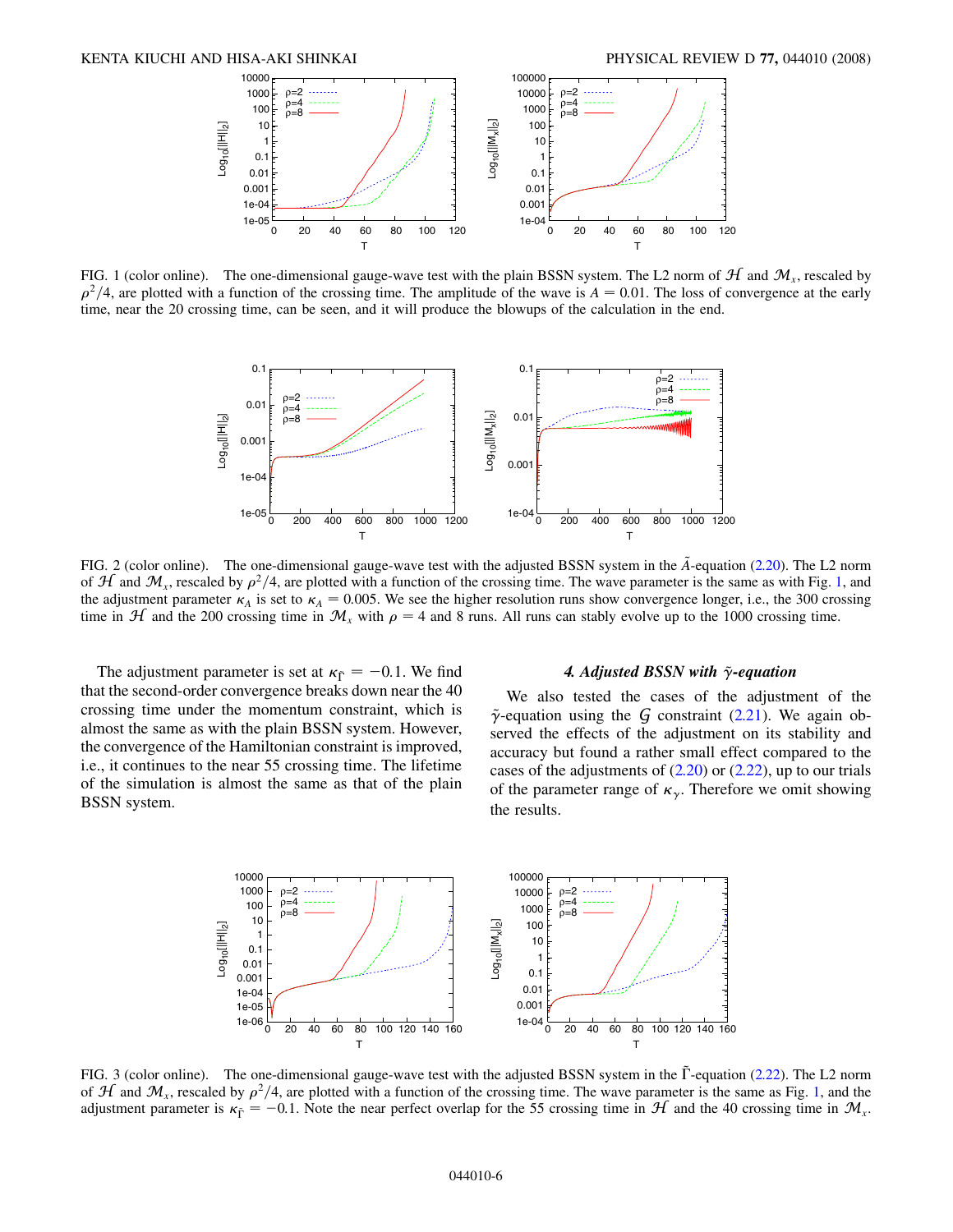

<span id="page-6-0"></span>FIG. 4 (color online). Evaluation of the accuracy of the one-dimensional gauge-wave test bed. Lines show the plain BSSN, the adjusted BSSN with A-equation, and with  $\tilde{\Gamma}$ -equation. (a) The L2 norm of the error in  $\gamma_{xx}$ , using [\(4.2\)](#page-4-1). (b) A snapshot of the exact and numerical solution at  $T = 100$ .

#### *5. Evaluation of Accuracy*

For evaluating the accuracy, we prepare Fig.  $4(a)$ , in which we plot the L2 norm of the error in  $\gamma_{xx}$  ([4.2](#page-4-1)), with the function of time. Three lines correspond to the result of the plain BSSN system, *A*-equation adjusted, and  $\tilde{\Gamma}$ -equation adjusted BSSN system, respectively. The  $\Gamma$ -adjustment makes the lifetime slightly longer than that of the plain BSSN, while  $\ddot{A}$ -adjustment increases the lifetime of the simulation by a factor of 10. However, it is also true that the error grows in time in all the three cases.

We also find that the error is induced by distortion of the wave, i.e. the both phase and amplitude errors distort the numerical solution. In Fig.  $4(b)$ , we show a snapshot of  $\gamma_{xx}$ numerical solution at  $T = 100$ , together with the exact solution at the same time coordinate. The amplitude difference between the numerical and exact solutions is apparently less when we use the *A*-equation adjusted system than that of the plain system. In Sec. VI later, we discuss what causes the error and why the simulation lifetime becomes longer when we use the adjusted system.

#### **B. Linear wave test**

The second test is the linear wave propagation test, Sec. III B, to check the accuracy of wave propagations in

<span id="page-6-1"></span>

FIG. 5 (color online). Snapshots of the one-dimensional linear wave at different resolutions with the plain BSSN system at the simulation time 500 crossing time. We see there exists phase error, but they are convergent away at higher resolution runs.

the adjusted systems. We find that the linear wave test bed does not produce a significant constraint violation even for the plain BSSN system. The simulation does not crash at the 1000 crossing time irrespective of the resolutions. Figure [5](#page-6-1) illustrates the profiles of  $\gamma_{zz}$  – 1 at the 500 crossing time. The figure indicates the simulation does not produce the amplitude error but does produce the phase error. However, we also observe that the higher resolution run reduces the phase error.

We tried the same evolutions with adjusted BSSN systems. However, all the results are indistinguishable from the those of the plain BSSN system. This is because the adjusted terms of the equations are small due to the small violations of constraints. Figure [6](#page-6-2) shows a snapshot of the error defined by  $\gamma_{zz} - \gamma_{zz}^{(exact)}$  at the 500 crossing time both for the plain BSSN system and the adjusted BSSN system where the  $\tilde{A}$ -equation where  $\kappa_A = 10^{-3}$ . Since two lines are matching quite well, we can say that the adjusted BSSN system produces the same result as the plain BSSN system, including the phase error. Results from the other adjusted BSSN systems are almost the same qualitatively, including their convergence features. We also remark that we do not

<span id="page-6-2"></span>

FIG. 6 (color online). Snapshot of errors with the exact solution for the linear wave test bed with the plain BSSN system and the adjusted BSSN system with the  $\tilde{A}$ -equation at  $T = 500$ . The highest resolution  $\rho = 8$  is used in both runs. The difference between the plain and the adjusted BSSN system with the *A*~-equation is indistinguishable. Note that the maximum amplitude is set to be  $10^{-8}$  in this problem.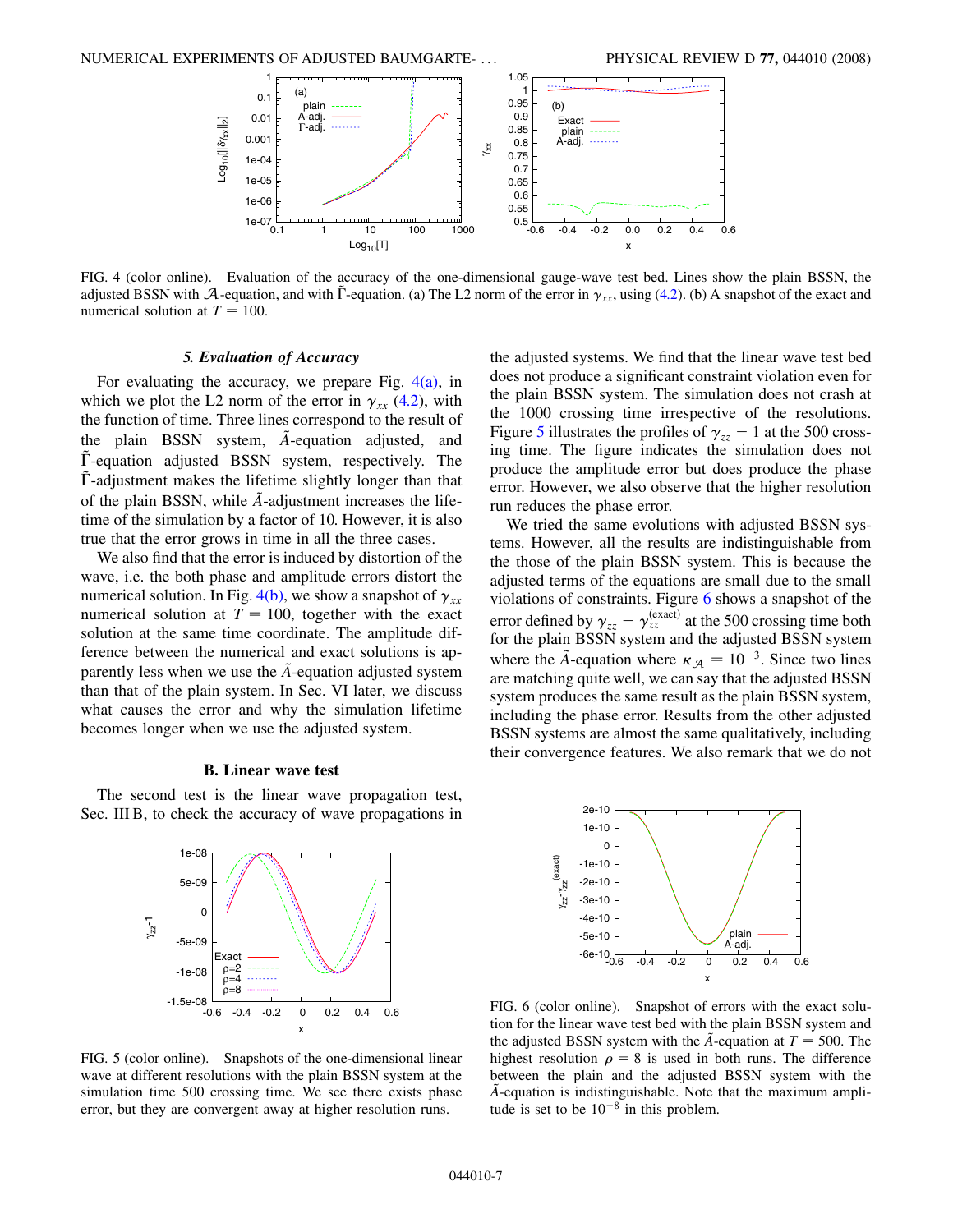<span id="page-7-0"></span>

FIG. 7 (color online). Collapsing polarized Gowdy-wave test with the plain BSSN system. The L2 norm of  $H$  and  $M_z$ , rescaled by  $\rho^2/4$ , are plotted with a function of the crossing time. (Simulation proceeds backwards from  $t = 0$ .) We see almost perfect overlap for the initial 100 crossing time, and the higher resolution runs crash earlier. This result is quite similar to those achieved with the Cactus BSSN code, reported by [\[29\]](#page-10-17).

see a case in which adjustment worsens accuracy and stability.

#### **C. Gowdy-wave test**

The third test is the polarized Gowdy-wave test, Sec. III C, to check the adjustments in the strong-field regime.

#### *1. The plain BSSN*

In Fig. [7](#page-7-0), we first show the case of the plain BSSN evolution. We find that the second-order convergence continues up to the 100 crossing time and the higher resolution runs tend to crash at early times. This behavior (and crashing time) almost coincides with the results of the *Cactus* BSSN code, reported by Alcubierre *et al.* [\[29\]](#page-10-17) (see their Fig. 7). (We remark that Zlochower *et al.* [\[32\]](#page-10-19) reported they can produce the stable and accurate evolution for the 1000 crossing time by implementing the higher order differencing scheme to their *LazEv* code. However, it should be emphasized that they suggested their code produces the stable simulation only when they used the Kreiss-Oliger dissipation term [\[35\]](#page-10-22).)

## *2. Adjusted BSSN with A*~*-equation*

Adjustment of the *A*-equation using the momentum constraint ([2.20](#page-2-0)), extends the lifetime of the simulation 10 times longer for the highest resolution run. Figure [8](#page-7-1) depicts the rescaled L2 norm of  $H$  and  $M$ <sub>z</sub> versus time. We set  $\kappa_A = -0.001$ . (Note that the signature of  $\kappa$  is reversed from the expected one, since the evolution is backward in time.)

We find that an almost perfect overlap up to the 1000 crossing time under both the Hamiltonian constraint and the momentum constraint. (These overlaps indicate that the error in  $H$  and  $M_z$  in the  $\rho = 8$  resolution runs are 16 times smaller than these errors in the  $\rho = 2$  resolution run.) However, we also find oscillations in the momentum constraint, especially in the end of the simulation.

## 3. Adjusted BSSN with  $\tilde{\gamma}$ -equation

The case of the adjustment of the  $\tilde{\gamma}$ -equation using the  $G$ -constraint  $(2.21)$  $(2.21)$ , is shown in Fig. [9.](#page-8-0) The adjustment parameter  $\kappa_{\tilde{\gamma}}$  is set at 0.000 025. (Again, the signature of  $\kappa$ is reversed from the expected one.)

Figure [9](#page-8-0) shows that an almost perfect overlap is obtained for the 200 crossing time in both  $H$  and  $M<sub>z</sub>$ . The higher

<span id="page-7-1"></span>

FIG. 8 (color online). Collapsing polarized Gowdy-wave test with the adjusted BSSN system in the  $\tilde{A}$ -equation ([2.20\)](#page-2-0), with  $K_{\tilde{A}} =$  $-0.001$ . The style is the same as in Fig. [7](#page-7-0) and note that both constraints are normalized by  $\rho^2/4$ . We see almost perfect overlap for the initial 1000 crossing time in both constraint equations,  $H$  and  $M$ <sub>z</sub>, even for the highest resolution run.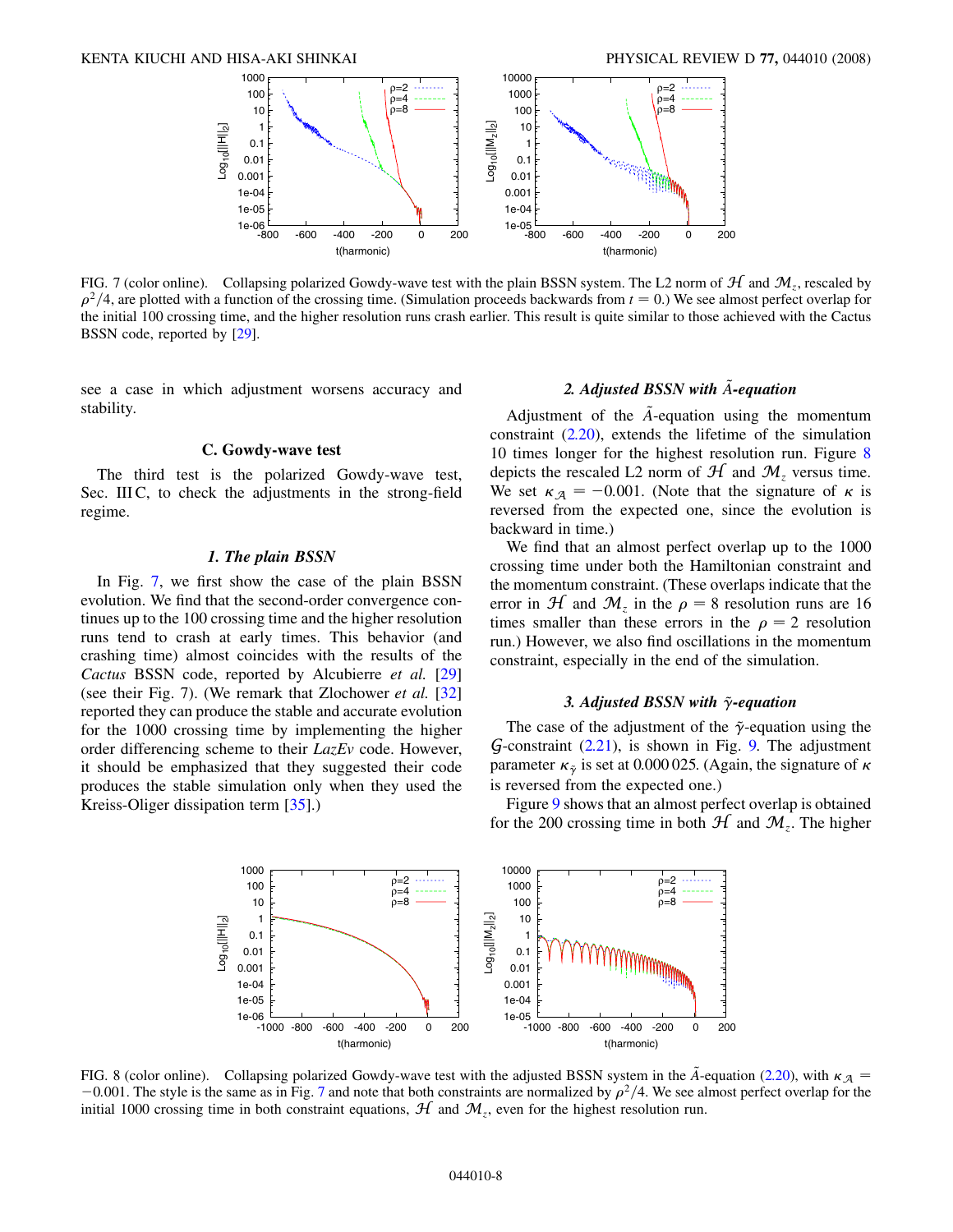<span id="page-8-0"></span>

FIG. 9 (color online). Collapsing polarized Gowdy-wave test with the adjusted BSSN system in the  $\tilde{\gamma}$ -equation ([2.21\)](#page-2-1), with  $\kappa_{\tilde{\gamma}} =$ 0*:*000025. The figure style is the same as Fig. [7.](#page-7-0) Note the almost perfect overlap for 200 crossing time in the both the Hamiltonian and momentum constraint and the  $\rho = 2$  run can evolve stably for 1000 crossing time.

resolution runs tend to crash at earlier times, which is same as with the plain BSSN system. However, the convergence time becomes longer than that of the plain BSSN system. We will discuss the quantitative improvement for the  $\tilde{\gamma}$ -adjustment in the next subsection.

200,  $t = 1000$ , and  $t = 400$ , respectively. This proves that the adjustments work effectively, i.e., they make possible a stable and accurate simulation, especially the A-adjusted BSSN system.

#### *4. Adjustment effect*

In order to check the *accuracy* of the simulations, we prepare Fig. [10](#page-8-1) to show the error of the  $\gamma_{zz}$  component of the metric.

Unlike the gauge-wave or the linear wave test, in this Gowdy-wave test the amplitude of the metric functions damps with time. Therefore we use the criterion that the error normalized by  $\gamma_{zz}$  be under 1% for an *accurate evolution*. This criterion is the same as the one used in Zlochower *et al.* [[32](#page-10-19)].

Figure [10](#page-8-1) shows the normalized error in  $\gamma_{zz}$  versus time for the plain BSSN, adjusted BSSN with  $A$ -equation, and adjusted BSSN with  $\tilde{\gamma}$ -equation systems. We find that these three systems produce accurate results up to  $t =$ 

<span id="page-8-1"></span>

FIG. 10 (color online). Comparisons of systems in the collapsing polarized Gowdy-wave test. The L2 norm of the error in  $\gamma_{zz}$ , rescaled by the L2 norm of  $\gamma_{zz}$ , for the plain BSSN, adjusted BSSN with  $\tilde{A}$ -equation, and with  $\tilde{\gamma}$ -equation are shown. The highest resolution run,  $\rho = 8$ , is depicted for the plots. We can conclude that the adjustments make longer accurate runs available. Note that the evolution is backwards in time.

#### **VI. SUMMARY AND DISCUSSION**

In this article, we presented our numerical comparisons of the BSSN formulation and its adjusted versions using constraints. We performed three test beds: gauge-wave, linear wave, and collapsing polarized Gowdy-wave tests with their evolutions by three kinds of adjustments, which were previously proposed by Yoneda and Shinkai [\[26\]](#page-10-14) based on their constraint propagation analysis.

The idea of the adjusted systems is to construct a system robust against constraint violations by modifying the evolution equations using the constraint equations.

We can summarize our tests as follows:

(i) When the plain (original) BSSN evolutions already show satisfactory good evolutions (e.g., the linear wave test), the constraint violations (i.e., adjusted terms) are also small or ignorable.

Therefore the adjusted BSSN equations become quite similar to the plain BSSN equations, and their results coincide with the plain BSSN results.

(ii) Among the adjustments we tried, we observed that the adjusted BSSN system with the  $\tilde{A}$ -equation ([2.20](#page-2-0)) is the most robust for all the test beds examined in this study. It gives us an accurate and stable evolution compared to the plain BSSN system. Quantitatively, the lifetime of the simulation becomes 10 times longer for the gaugewave test bed and 5 times longer for the Gowdy-wave test bed than the lifetime of the plain BSSN system. However, it should be noted that for the gauge-wave test bed, the convergence feature is lost at a comparatively early time, the 200 crossing time in the Hamiltonian constraint and the 50 crossing time in the momentum constraint.

Recently, it has been claimed that the set up of the gaugewave problem in Apples with Apples has a problematic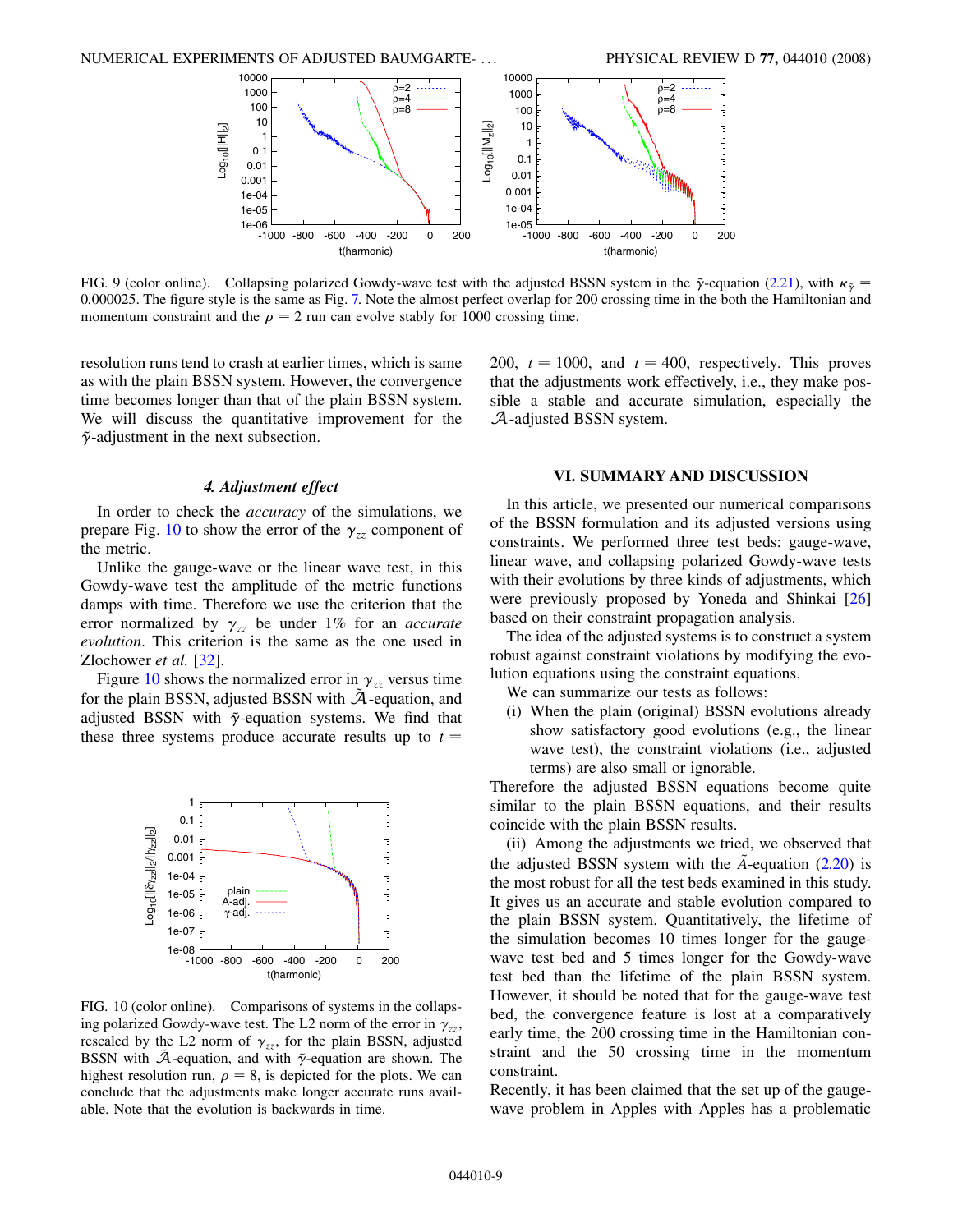point [[37](#page-10-24)], which arises from the harmonic gauge condition. In [[41](#page-10-29)], it is argued that this gauge has a residual freedom in the form  $H \to e^{\lambda t}H$ , where  $\lambda$  is an arbitrary and *H* is a function in Eq.  $(3.1)$  $(3.1)$  $(3.1)$ . Of course, our set up corresponds to the  $\lambda = 0$  case, but numerical error easily excites modes that result in either exponentially increasing or decaying metric amplitude. Actually, we find the amplitude of the error decays with time in this test bed. So, we conclude that due to the adjustment, the growing rate of the gauge mode is suppressed and the lifetime of the simulation is extended as a result.

(iii) The other type of adjustments  $(2.21)$  and  $(2.22)$  $(2.22)$ show their apparent effects while depending on a problem. The  $\Gamma$ -adjustment for the gauge-wave test bed makes the lifetime longer slightly. The  $\tilde{\gamma}$ -adjustment for the Gowdywave test bed makes possible a simulation twice as long as the plain BSSN system.

We can understand the effect of the adjustments in terms of adding dissipative terms. By virtue of the definition of the constraints, we can recognize that the adjusted equation corresponds to the diffusion equation [see, for example, Eq.  $(2.20)$  $(2.20)$ ] and the signature of  $\kappa$  determines whether the diffusion is positive or negative. In the adjusted A-equation system [\(2.20\)](#page-2-0), the adjustment term corresponds to the positive diffusive term, due to the definition of  $\mathcal{M}_i$  and the positiveness of  $\kappa_A$  [see Eq. [\(2.15](#page-1-11)) and [\(2.20](#page-2-0))]. This fact might explain why the adjusted  $\tilde{A}$ -equation system works effectively for all the test beds.

In contrast, why are not all the adjustments effective in all test beds? As we mentioned in Sec. II B, the eigenvalue analysis was made on the linearly perturbed violation of constraints on the Minkowski space-time. Since the constraint violation grows nonlinearly as seen in the Appendix of [[26](#page-10-14)], the candidates may not be the best in their later evolution phase.

We remark upon two more interesting aspects arising from our study. The first is the mechanism of the constraint violations. As was shown in the appendix of  $[26]$  $[26]$  $[26]$ , each constraint propagation (behavior of their growth or decrease) depends on the other constraint terms together with itself. That is, we can guess  $\mathcal A$  and  $\mathcal S$  constraints  $(2.17)$  $(2.17)$  and  $(2.18)$  $(2.18)$  in this article, propagate independently of the other constraints, while the violation of the  $G$ -constraint,  $(2.16)$  $(2.16)$  $(2.16)$  is triggered by the violation of the momentum constraint, and both the Hamiltonian and the momentum constraints are affected by all the other constraints. Such an order of the constraint violation can be guessed in Fig. [11](#page-9-0) (earlier time), where we plot the rate of constraint violation normalized with its initial value,  $\left\vert \left\vert \delta \mathcal{C} \right\vert \right\vert_2(t) / \left\vert \left\vert \delta \mathcal{C} \right\vert \right\vert_2(0)$ , as a function of time, for the gaugewave test beds with the plain BSSN evolution. [Note that the constraints at the initial time,  $\delta\mathcal{C}(0)$ , are not zero due to the numerical truncation error.] The parameters are the same as those shown in Sec. III A, and the lowest resolution run is used. From this investigation, we might conclude

<span id="page-9-0"></span>

FIG. 11 (color online). The violation of all constraints normalized with their initial values,  $\frac{|\delta C||_2(t)}{|\delta C||_2(0)}$ , are plotted with a function of time. The evolutions of the gauge-wave test beds with the plain BSSN system are shown. The parameters of the test are the same as those shown in Sec. III A, and the lowest resolution run,  $\rho = 2$ , is applied. By observing which constraint triggers the other constraint's violation from the constraint propagation equations, we may guess the mechanism by which the entire system is violating accuracy and stability. See the text for details.

that to monitor the momentum constraint violation is the key to checking the stability of the evolution.

The second remark is on the Lagrange multipliers,  $\kappa$ , used in the adjusted systems. As discussed in Sec. II B, the signatures of the  $\kappa$ 's are determined *a priori*, and we confirmed that all the predicted signatures of  $\kappa$ 's in [\[26\]](#page-10-14) are right to produce positive effects for controlling constraint violations. However, we have to search for a suitable magnitude of  $\kappa$ 's for each problem. Therefore we are now trying to develop a more sophisticated version, such as an autocontrolling  $\kappa$  system, which will be reported upon in the future elsewhere.

Although the test beds used in this work are simple, it might be rather surprising to observe the expected effects of adjustments with such a slight change in the evolution equations. We therefore think that our demonstrations imply a potential to construct a robust system against constraint violations even in highly dynamical situations, such as black hole formation via gravitational collapse, or binary merger problems. We are now preparing our strongfield tests of the adjusted BSSN systems using large amplitude gravitational waves, black hole space-time, or nonvacuum space-time, which will be reported on in the near future.

## **ACKNOWLEDGMENTS**

K. K. thanks K. I. Maeda and S. Yamada for continuing encouragement. K. K. also thanks Y. Sekiguchi and M. Shibata for their useful comments on making numerical code. This work was supported in part by the Japan Society for Promotion of Science (JSPS) Research and by a Grantin-Aid for Scientific Programs. A part of the numerical calculations was carried out on the Altix3700 BX2 at YITP at Kyoto University.